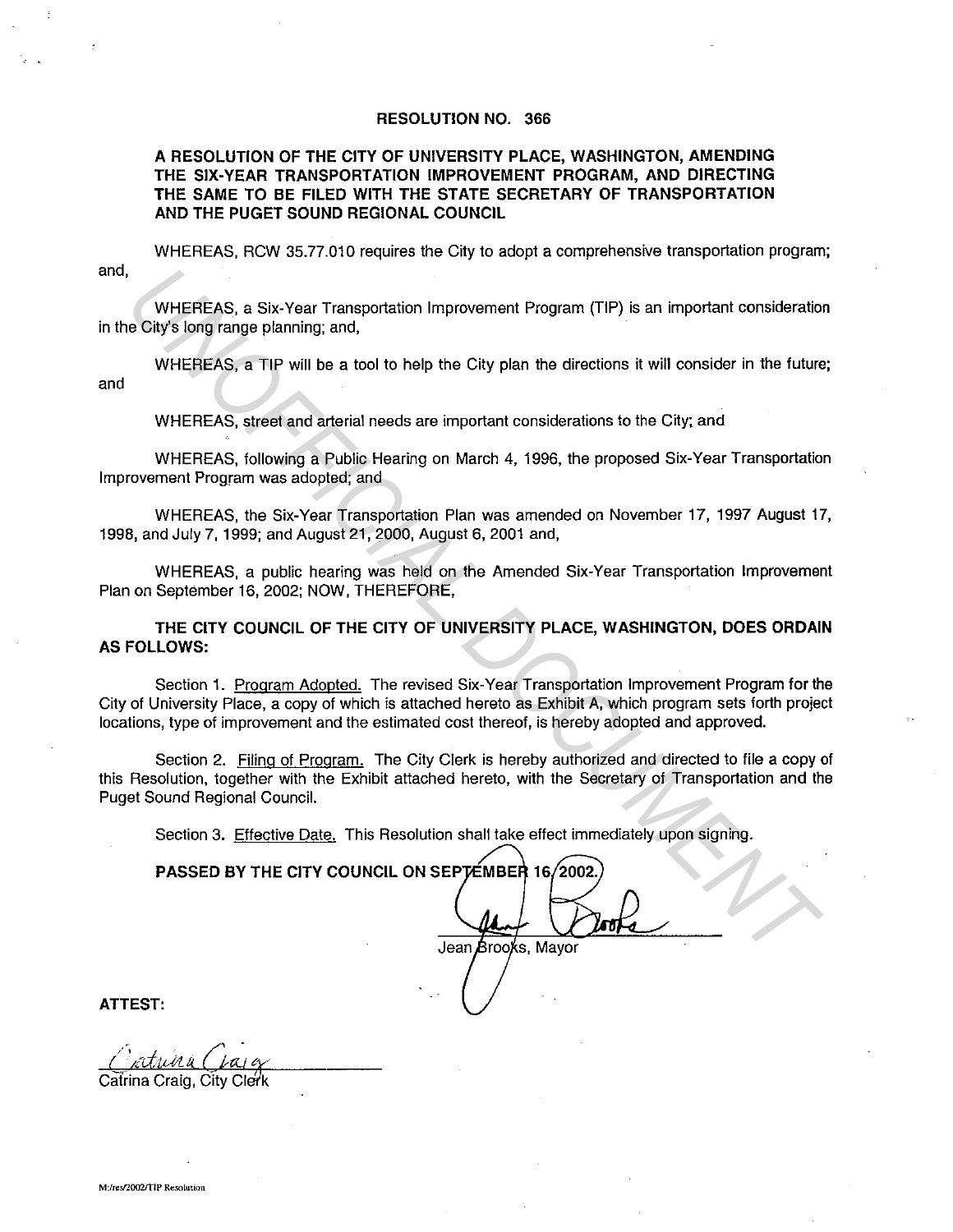RTPO: PSRC Puget Sound Regional Council

Agency: UNIVERSITY PLACE

County: Pierce County

## City of University Place, WA. Six-Year Transportation Plan 2003-2008

| Hearing Date: | Sep |
|---------------|-----|
|---------------|-----|

Adoption Date: Resolution Number:

# Improvement Type: Ol·New Construction; 05-Minor Widening; 06-0ther Enhancements; 07-Rcsurfacing; 12·Safety/Traffic Ops; 32-Non Motor Vehicle Utilities Legend:G-Gas, C -Cable TV, P-Power, S-Sewer, T-Telephone, W-Water, 0-0ther

|                   |               | Functional Classification: 00 - No Class: 14 - Major; 16 - Minor; 17 - Collector; 19 - Local |                            |         |                      |               |                             |                     | (Project Costs in 2003 Dollars X 1000) |                       |                |                    |                 |                                                |                         |             |                      |
|-------------------|---------------|----------------------------------------------------------------------------------------------|----------------------------|---------|----------------------|---------------|-----------------------------|---------------------|----------------------------------------|-----------------------|----------------|--------------------|-----------------|------------------------------------------------|-------------------------|-------------|----------------------|
| <b>Functional</b> | Fund          |                                                                                              |                            |         |                      |               |                             |                     | <b>Phase Data</b>                      |                       |                |                    |                 | <b>Expenditure Schedule (Local Agency Use)</b> |                         |             |                      |
| Class.            | <b>Status</b> | <b>Project Identification</b>                                                                | Improvement Length<br>Type | (miles) | <b>Utility Codes</b> | Start<br>Date | Federal<br><b>Fund Code</b> | FF Cost by<br>Phase | <b>State Fund</b><br>Code              | <b>State</b><br>Funds | Local<br>Funds | Total              |                 | <b>1st</b><br>2003                             | 2nd<br>2004             | 3rd<br>2005 | 4th-6th<br>2006-2008 |
|                   |               | 1 - Bridgeport Way Phase 3/4                                                                 |                            |         |                      |               |                             |                     |                                        |                       |                |                    |                 |                                                |                         |             |                      |
| 14                | F/P           | City of University Place                                                                     | 06                         | 1.440   | GCPSTW               | PE / 03       | F                           | 346                 |                                        |                       | 54             | 400                |                 | 60                                             | 340                     | o           | 0                    |
|                   |               | City limits to Cirque Drive W.                                                               |                            |         |                      | RW / 05       | P                           | 260                 |                                        |                       | 40             | 300                | PE<br><b>RW</b> | $\mathbf 0$                                    | $\mathbf{0}$            | 300         | 0                    |
|                   |               |                                                                                              |                            |         |                      | CN / 08       | P                           | 4,325               |                                        |                       | 675            | $\bullet$<br>5,000 | CN              | 0                                              | 0                       | 2,000       | 3,000                |
|                   |               | * Construct concrete curb, gutter and sidewalk on both sides of the street.                  |                            |         |                      |               |                             |                     |                                        |                       |                |                    | Total           | 60                                             | 340                     | 2,300       | 3,000                |
|                   |               | Include bicycle lanes, storm drainage, and street lighting and undergrounding.               |                            |         |                      |               |                             |                     |                                        |                       |                |                    |                 |                                                |                         |             |                      |
|                   |               |                                                                                              |                            |         | PROJECT TOTAL        |               |                             | 4,931               |                                        | $\Omega$              | 769            | 5.700              |                 |                                                |                         |             |                      |
|                   |               | 2 - Bridgeport Way W. Phase 5                                                                |                            |         |                      |               |                             |                     |                                        |                       |                |                    |                 |                                                |                         |             |                      |
| 14                | 'P            | City of University Place                                                                     | 06                         | 0.511   | <b>GCPSTW</b>        | PE / 06       | P                           | 130                 |                                        |                       | 20             | 150                | PE              |                                                |                         |             | 150                  |
|                   |               | 19th Street W. to 27th Street W.                                                             |                            |         |                      | RW / 07       | P                           | 345                 |                                        |                       | 55             | 400                | RW              |                                                | $\Omega$                |             | 400                  |
|                   |               |                                                                                              |                            |         |                      | CN / 08       | P                           | 1,950               |                                        |                       | 300            | 2.250              | CN              | n                                              | 0                       | 0           | 2,250                |
|                   |               | * Construct concrete curb, gutter and sidewalk on both sides of the street.                  |                            |         |                      |               |                             |                     |                                        |                       |                |                    | Total           | $\Omega$                                       | $\sqrt{2}$              |             | 2,800                |
|                   |               | Include bicycle lanes, storm drainage, and street lighting and undergrounding.               |                            |         |                      |               |                             |                     |                                        |                       |                |                    |                 |                                                |                         |             |                      |
|                   |               |                                                                                              |                            |         | PROJECT TOTAL        |               |                             | 2,425               |                                        | $\mathbf 0$           | 375            | 2.800              |                 |                                                |                         |             |                      |
|                   |               | 3 - 27th Street W - Phase 1                                                                  |                            |         |                      |               |                             |                     |                                        |                       |                |                    |                 |                                                |                         |             |                      |
| 16                | F             | City of University Place                                                                     | 06                         | 0.625   | GCPSTW               | PE / 06       |                             | 35                  |                                        |                       | 25             | 60                 | PE              |                                                |                         |             | 60                   |
|                   |               | Grandview Drive to Bridgeport Way                                                            |                            |         |                      | RW / 07       | F                           | 10                  |                                        |                       | 6              | 16                 | RW              | $\Omega$                                       | O                       |             | -16                  |
|                   |               |                                                                                              |                            |         |                      | CN / 08       | F                           | 474                 |                                        |                       | 2,050          | 2.524              | iCN.            | $\Omega$                                       | 0                       |             | 2,524                |
|                   |               | * Construct concrete curb, gutter, bicycle lanes and sidewalk on both sides of the street.   |                            |         |                      |               |                             |                     |                                        |                       |                |                    | Total           | $\Omega$                                       | $\Omega$                | Ω           | 2,600                |
|                   |               | Include bicycle lanes, storm drainage, street lighting and Undergrounding.                   |                            |         | PROJECT TOTAL        |               |                             | 519                 |                                        | $\mathbf{o}$          | 2,031          | 2,600              |                 |                                                |                         |             |                      |
|                   |               |                                                                                              |                            |         |                      |               |                             |                     |                                        |                       |                |                    |                 |                                                |                         |             |                      |
|                   |               | 4 - 67th Avenue                                                                              |                            |         |                      |               |                             |                     |                                        |                       |                |                    |                 |                                                |                         |             |                      |
| 16                | P             | City of University Place                                                                     |                            |         | GCPSTW PE/08         |               |                             |                     |                                        |                       | 200            | 200                | PE              |                                                |                         |             | 200                  |
|                   |               | Regents Blvd. To 19th Street                                                                 | 12                         | 0.341   |                      | RW / 08       |                             |                     |                                        |                       | 500            | 500                | ∤RW             | $\Omega$                                       | o                       | O           | 500                  |
|                   |               |                                                                                              |                            |         |                      | CN / 08       |                             |                     |                                        |                       | 1,300          | 1,300              | СN              | $\Omega$                                       | 0                       | O           | 1,300                |
|                   |               | * Construct concrete curb, gutter and sidewalk on both sides of the street.                  |                            |         |                      |               |                             |                     |                                        |                       |                |                    | Total           | $\Omega$                                       | o                       | $\Omega$    | 2,000                |
|                   |               | include bicycle lanes, left turn lane, storm drainage, and street lighting.                  |                            |         | PROJECT TOTAL        |               |                             |                     |                                        | $\mathbf{0}$          | 2,000          | 2.000              |                 |                                                |                         |             |                      |
|                   |               |                                                                                              |                            |         |                      |               |                             |                     |                                        |                       |                |                    |                 |                                                |                         |             |                      |
|                   |               | 5 - 27th Street/Regents Blvd                                                                 |                            |         |                      |               |                             |                     |                                        |                       |                |                    |                 |                                                |                         |             |                      |
| 14                | Р             | City of University Place                                                                     | 06                         | 0.800   | <b>GCPSTW</b>        | PE / 07       |                             |                     |                                        |                       | 120            | 120                | РE              |                                                |                         |             | 120                  |
|                   |               | Bridgeport Way to 67th Ave/Mildred                                                           |                            |         |                      | RW/07         |                             |                     |                                        |                       | 45             | 45                 | RW              | $\theta$                                       | $\Omega$                |             | 45                   |
|                   |               |                                                                                              |                            |         |                      | CN / 07       |                             |                     |                                        |                       | 995            | 995                | CN<br>Total     | $\Omega$<br>$^{\circ}$                         | $\bf{0}$<br>$\theta$    | $\Omega$    | 995<br>1,160         |
|                   |               | *Construction of sidewalks, curb, gutter and bicycle lanes on both sides of street.          |                            |         |                      |               |                             |                     |                                        |                       |                |                    |                 |                                                |                         |             |                      |
|                   |               |                                                                                              |                            |         | PROJECT TOTAL        |               |                             | $\Omega$            |                                        | o                     | 1,160          | 1,160              |                 |                                                |                         |             |                      |
|                   |               |                                                                                              |                            |         |                      |               |                             |                     |                                        |                       |                |                    |                 |                                                |                         |             |                      |
|                   |               | 6 - Cirque Drive - Phase 2                                                                   |                            |         |                      |               |                             |                     |                                        |                       |                |                    |                 |                                                |                         |             |                      |
| 14                | F             | City of University Place                                                                     | 06                         | 0.947   | GCPSTW               | PE / 03       |                             |                     |                                        |                       | 40             | 40                 | PE              | 40                                             |                         |             | 0                    |
|                   |               | Sunset Drive to 67th Avenue                                                                  |                            |         |                      | RW / 03       |                             |                     |                                        |                       | 40             | 40<br>1119         | RW<br>CN        | 40                                             | $\mathbf 0$             | o           | 0<br>O               |
|                   |               | Curb & gutter, bike lane, sidewalk one side.                                                 |                            |         |                      | CN / 03       |                             |                     |                                        |                       | 1,119          |                    | Total           | 1.119<br>1.199                                 | $\Omega$                |             | $\Omega$             |
|                   |               | Install traffic control device at Park entry                                                 |                            |         |                      |               |                             |                     |                                        |                       |                |                    |                 |                                                |                         |             |                      |
|                   |               |                                                                                              |                            |         | PROJECT TOTAL        |               |                             | $\Omega$            |                                        | $\theta$              | 1,199          | 1,199              |                 |                                                |                         |             |                      |
|                   |               |                                                                                              |                            |         |                      |               |                             |                     |                                        |                       |                |                    |                 |                                                |                         |             |                      |
|                   |               | 7 - Cirque Drive - Phase 3                                                                   |                            |         |                      |               |                             |                     |                                        |                       |                |                    |                 |                                                |                         |             |                      |
| 14                | P             | City of University Place                                                                     | 06                         | 1.098   | GCPSTW               | PE /          |                             |                     |                                        |                       | 120            | 120                | PE              | $\Omega$                                       | $\Omega$<br>$\mathbf 0$ |             | 120<br>60            |
|                   |               | 67th Avenue to Orchard Street                                                                |                            |         |                      | RW/<br>CN/    |                             |                     |                                        |                       | 60<br>1,020    | 60<br>1.020        | RW<br>CN        | $\mathbf{0}$<br>$\mathbf 0$                    | $\circ$                 | o<br>0      | 1,020                |
|                   |               | * Construct curbs, gutters, sidewalk and bike lane one side.                                 |                            |         |                      |               |                             |                     |                                        |                       |                |                    | Total           | $\Omega$                                       | $\boldsymbol{\alpha}$   | n           | 1,200                |
|                   |               |                                                                                              |                            |         |                      |               |                             |                     |                                        |                       |                |                    |                 |                                                |                         |             |                      |
|                   |               |                                                                                              |                            |         | PROJECT TOTAL        |               |                             | $\mathbf 0$         |                                        | Ð                     | 1,200          | 1,200              |                 |                                                |                         |             |                      |

 $\ddot{\phantom{a}}$ 

ptember 16, 2002

 $\mathbb{R}^{n}$  .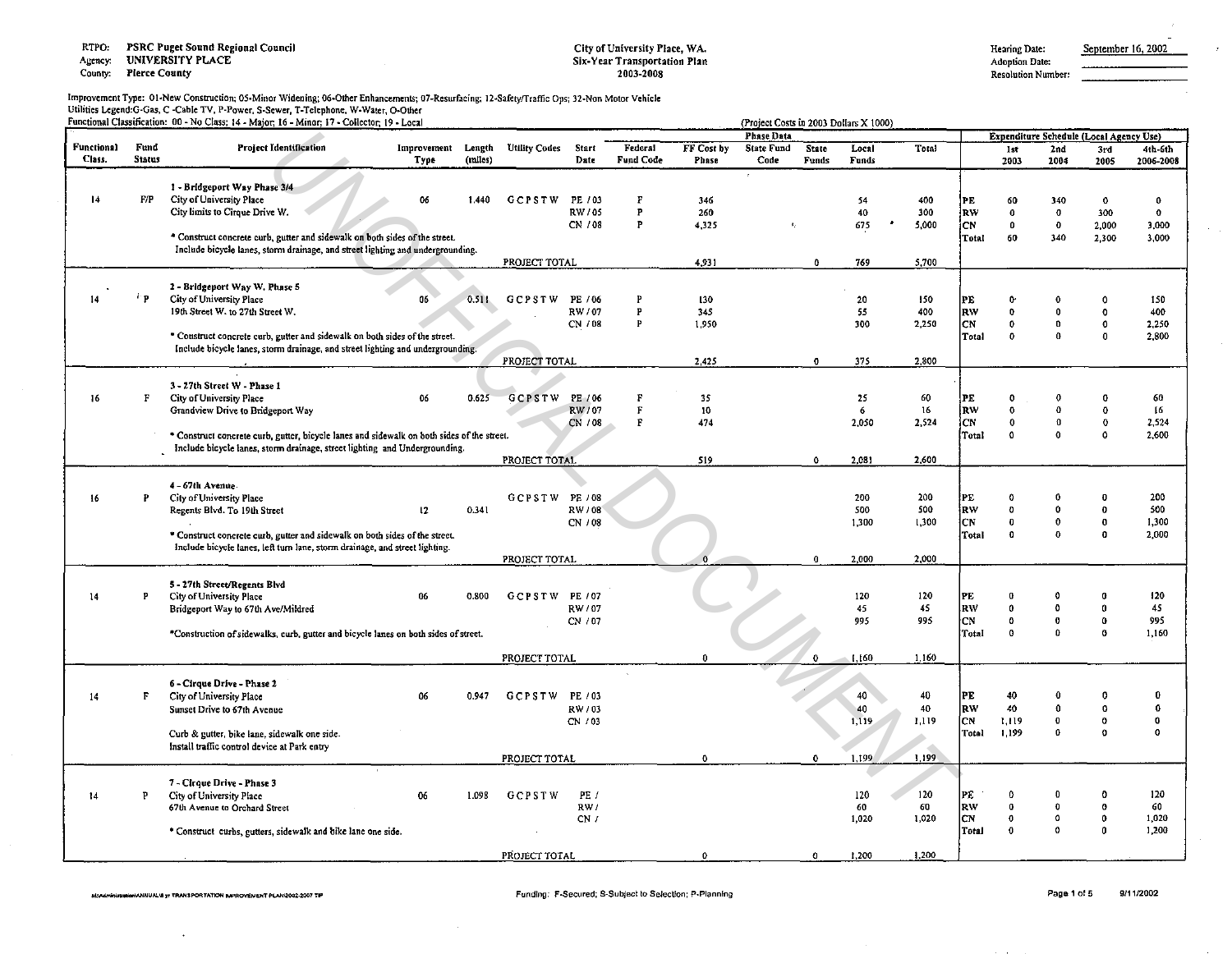RTPO: PSRC Puget Sound Regional Council

Agency: UNIVERSITY PLACE

County. Pierce County

#### City of University Place, WA. Six-Year Transportation Plan 2003-2008

Adoption Date: Resolution Number:

# Improvement Type: 01-New Construction; 05-Minor Widening; 06-Other Enhancements; 07-Resurfacing; 12-Safety/Traffic Ops; 32-Non Motor Vehicle Utilities Legend:G-Gas, C -Cable TV, P-Power, S-Sewer, T-Telephone, W-Water, O-Other<br>Functional Classification: 00 - No Class; 14 - Major; 16 - Minor; 17 - Collector; 19 - Local

|            |               | Functional Classification: 00 - No Class; 14 - Major; 16 - Minor; 17 - Collector; 19 - Local           |             |         |                      |             |           |             | (Project Costs in 2003 Dollars X 1000) |              |              |              |           |              |                                         |                  |                      |
|------------|---------------|--------------------------------------------------------------------------------------------------------|-------------|---------|----------------------|-------------|-----------|-------------|----------------------------------------|--------------|--------------|--------------|-----------|--------------|-----------------------------------------|------------------|----------------------|
| Functional | Fund          | <b>Project Identification</b>                                                                          | Improvement | Length  | <b>Utility Codes</b> | Start       | Federal   | FF Cost by  | <b>Phase Data</b><br><b>State Fund</b> | <b>State</b> | Local        | Total        |           |              | Expenditure Schedule (Local Agency Use) |                  |                      |
| Class.     | <b>Status</b> |                                                                                                        | Type        | (miles) |                      | Date        | Fund Code | Phase       | Code                                   | Funds        | Funds        |              |           | 1st<br>2003  | 2nd<br>2004                             | 3rd<br>2005      | 4th-6th<br>2006-2008 |
|            |               | 8 - 44th Street W                                                                                      |             |         |                      |             |           |             |                                        |              |              |              |           |              |                                         |                  |                      |
| 17         | P             | City of University Place                                                                               | 06          | 0,511   | <b>GCPSTW</b>        | PE / 06     |           |             |                                        |              | 140          | 140          | PE        |              |                                         |                  | 140                  |
|            |               | Bridgeport Way to 67th Avenue                                                                          |             |         |                      | RW / 06     |           |             |                                        |              | 50           | 50           | RW        | $\Omega$     | $\Omega$                                |                  | 50                   |
|            |               |                                                                                                        |             |         |                      | CN / 06     |           |             |                                        |              | 1,110        | 1,110        | CN        | 0            | 0                                       | 0                | 1,110                |
|            |               | * Construct curbs, gutters, sidewalks and bike lanes both sides                                        |             |         |                      |             |           |             |                                        |              |              |              | Total     | $\Omega$     | $\Omega$                                | $\Omega$         | 1,300                |
|            |               |                                                                                                        |             |         | PROJECT TOTAL        |             |           | o           |                                        | $\mathbf{0}$ | 1,300        | 1,300        |           |              |                                         |                  |                      |
|            |               | 9-67th Avenue                                                                                          |             |         |                      |             |           |             |                                        |              |              |              |           |              |                                         |                  |                      |
| 16         | $\mathbf{P}$  | City of University Place                                                                               | 06          | 2.690   | <b>GCPSTW</b>        | PE / 08     |           |             |                                        |              | 400          | 400          | PĽ        |              |                                         |                  | 400                  |
|            |               | Bridgeport Way to Regents Blvd.                                                                        |             |         |                      | RW / 08     |           |             |                                        |              | 500          | 500          | RW        |              |                                         | 0                | 500                  |
|            |               |                                                                                                        |             |         |                      | CN / 08     |           |             |                                        |              | 4,900        | 4,900        | CN        | $\theta$     |                                         | $\mathbf{o}$     | 4,900                |
|            |               | * Construct concrete curb, gutter and sidewalk on both sides.                                          |             |         |                      |             |           |             |                                        |              |              |              | Total     | $\mathbf{0}$ | 0                                       | o                | 5,800                |
|            |               |                                                                                                        |             |         | PROJECT TOTAL        |             |           | $\Omega$    |                                        | $\mathbf{0}$ | 5,800        | 5,800        |           |              |                                         |                  |                      |
|            |               | 10 - Alameda Extension                                                                                 |             |         |                      |             |           |             |                                        |              |              |              |           |              |                                         |                  |                      |
| 17         | P             | City of University Place                                                                               | 01          | 0.110   | GCPSTW PE04/08       |             |           |             |                                        |              | 60           | 60           | РË        | n            |                                         | Ω                | 60                   |
|            |               | 54th St. W. to 44th St. W. (North extension)                                                           |             |         |                      | RW 09/08    |           |             |                                        |              | 15           | 15           | RW        | $\Omega$     | o                                       | 0                | 15                   |
|            |               | From current southern terminus to 67th Ave. W. (South extension)                                       |             |         |                      | CN 05/08    |           |             |                                        |              | 725          | 725          | CN        | $\Omega$     | $\Omega$                                | 0                | 725                  |
|            |               |                                                                                                        |             |         |                      |             |           |             |                                        |              |              |              | Total     | $\bf{0}$     | $\Omega$                                | $\Omega$         | 800                  |
|            |               | . * Construct curbs, gutters, sidewalks, bike lane both sides in addition to traffic calming measures, |             |         | PROJECT TOTAL        |             |           | a           |                                        | $\mathbf 0$  | 800          | 800          |           |              |                                         |                  |                      |
|            |               |                                                                                                        |             |         |                      |             |           |             |                                        |              |              |              |           |              |                                         |                  |                      |
|            |               | 11 - 40th Street                                                                                       |             |         |                      |             |           |             |                                        |              | 110          | 110          | PE        | O            |                                         |                  | 110                  |
| 17         | P             | City of University Place                                                                               | 06          | 0.511   | GCPSTW PE/06         | RW / 06     |           |             |                                        |              | 100          | 100          | RW        | 0            | 0                                       | $\Omega$         | 100                  |
|            |               | Bridgeport Way to 67th Avenue                                                                          |             |         |                      | CN / 06     |           |             |                                        |              | 890          | 890          | <b>CN</b> | $\mathbf{0}$ | $\mathbf 0$                             | $\boldsymbol{0}$ | 890                  |
|            |               | * Construct curb, gutter, sidewalk and bike lane both sides                                            |             |         |                      |             |           |             |                                        |              |              |              | Total     | $\mathbf{0}$ | $\Omega$                                | $\mathbf{o}$     | 1,100                |
|            |               |                                                                                                        |             |         |                      |             |           |             |                                        |              |              |              |           |              |                                         |                  |                      |
|            |               |                                                                                                        |             |         | PROJECT TOTAL        |             |           |             |                                        | $\mathbf 0$  | 1.100        | 1.100        |           |              |                                         |                  |                      |
|            |               | 12 - Grandview Drive                                                                                   |             |         |                      |             |           |             |                                        |              |              |              |           |              |                                         |                  |                      |
| 17         | P.            | City of University Place                                                                               | 06          | 0.530   | GCPSTW PE/08         |             |           |             |                                        |              | 80           | 80           | PË        | o            | Ω                                       |                  | 80                   |
|            |               | 27th Street to 19th Street                                                                             |             |         |                      | RW/08       |           |             |                                        |              | 80           | 80           | RW        | $\theta$     | $\Omega$                                | $\Omega$         | 80                   |
|            |               |                                                                                                        |             |         |                      | CN / 08     |           |             |                                        |              | 1,130        | 1,130        | CN        | $\mathbf{0}$ | $\Omega$                                | $\mathbf 0$      | 1,130                |
|            |               | * Construct curb, gutter, sidewalk and bike lane both sides                                            |             |         |                      |             |           |             |                                        |              |              |              | Total     | 0            | $\Omega$                                | o                | 1,290                |
|            |               |                                                                                                        |             |         | PROJECT TOTAL        |             |           | $\Omega$    |                                        | $\Omega$     | 1,290        | 1,290        |           |              |                                         |                  |                      |
|            |               | 13 - Chambers Creek Road/Chambers Lane                                                                 |             |         |                      |             |           |             |                                        |              |              |              |           |              |                                         |                  |                      |
| t6         | P             | City of University Place                                                                               | 06          | 1.420   | GCPSTW PE/07         |             |           |             |                                        |              | 200          | 200          | РE        |              |                                         |                  | 200                  |
|            |               | 64th Street to Bridgeport Way                                                                          |             |         |                      | RW / 07     |           |             |                                        |              | 300          | 300          | RW        | $\mathbf{0}$ | 0                                       | 0                | 300                  |
|            |               |                                                                                                        |             |         |                      | CN / 07     |           |             |                                        |              | 3,100        | 3,100        | CN        | 0            | 0                                       | $\mathbf 0$      | 3,100                |
|            |               | * Construct curb, gutter, sidewalk and bike lane both sides                                            |             |         |                      |             |           |             |                                        |              |              |              | Total     | $\mathbf 0$  | $\mathbf{0}$                            | $\Omega$         | 3,600                |
|            |               |                                                                                                        |             |         | PROJECT TOTAL        |             |           | $^{\circ}$  |                                        | $\Omega$     | 3,600        | 3,600        |           |              |                                         |                  |                      |
|            |               |                                                                                                        |             |         |                      |             |           |             |                                        |              |              |              |           |              |                                         |                  |                      |
|            |               | 14 - 74th Avenue (Towne Center Road)                                                                   |             |         |                      |             |           |             |                                        |              |              |              |           |              |                                         |                  |                      |
| 19         | P             | City of University Place                                                                               | 01          | 0.473   | GCPSTW               | PE /        |           |             |                                        |              | 40           | 40           | PE        | £<br>Đ       | 0                                       | $\mathbf 0$      | 40<br>120            |
|            |               | 40th Street to 35th Street                                                                             |             |         |                      | RW/<br>CN/I |           |             |                                        |              | 120<br>1.300 | 120<br>1,300 | RW<br>lcN | 0            | $\bullet$                               | $\mathbf{0}$     | 1,300                |
|            |               | * Construct curbs, gutters, sidewalks and bike lane both sides                                         |             |         |                      |             |           |             |                                        |              |              |              | Total     | $\theta$     | 0                                       | $\Omega$         | 1,460                |
|            |               |                                                                                                        |             |         |                      |             |           |             |                                        |              |              |              |           |              |                                         |                  |                      |
|            |               |                                                                                                        |             |         | PROJECT TOTAL        |             |           | $\mathbf 0$ |                                        | $\Omega$     | 1,460        | 1,460        |           |              |                                         |                  |                      |

 $\sim$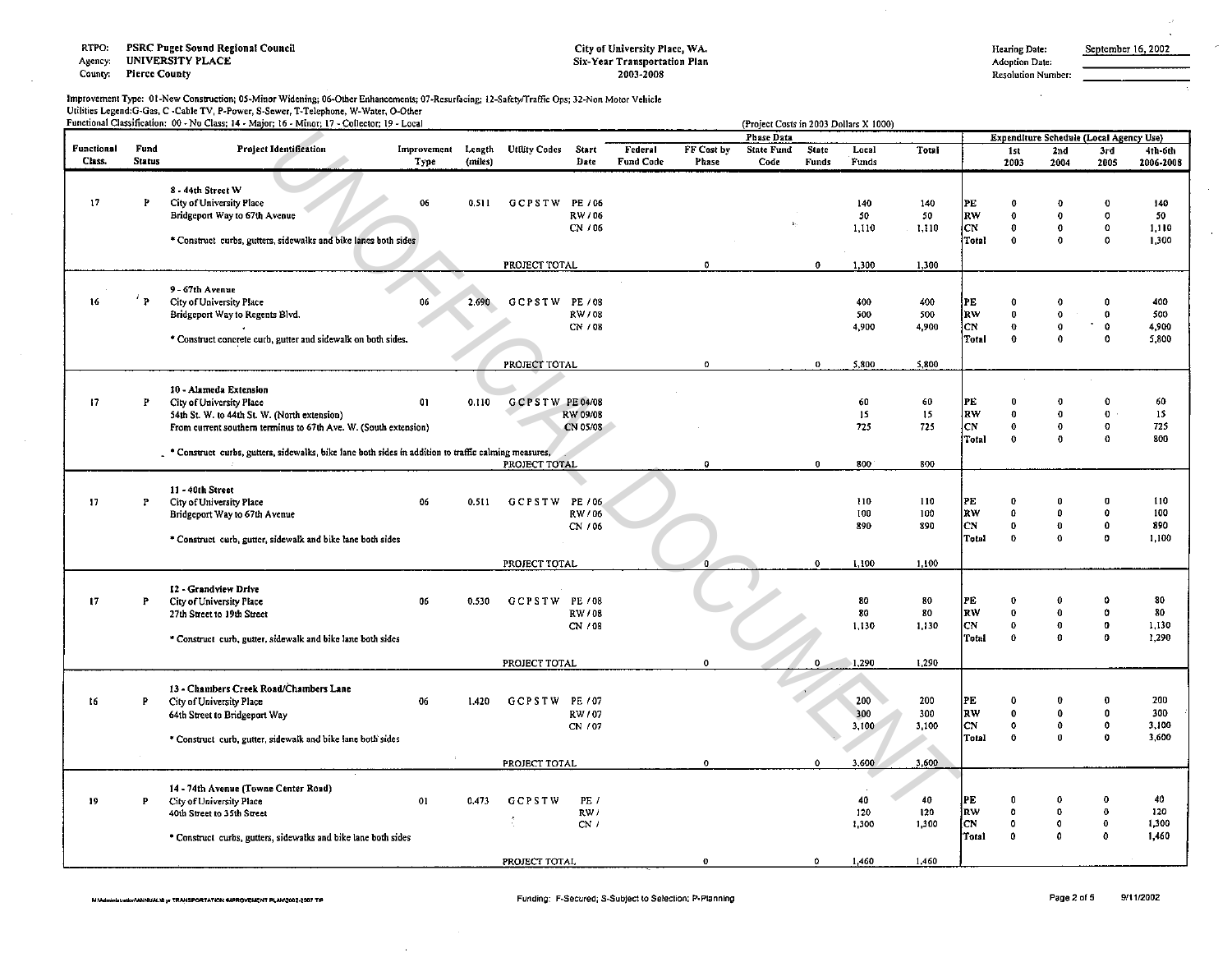RTPO: PSRC Puget Sound Regional Council

Agency: UNIVERSITY PLACE

County: Pierce County

#### City of University Place, WA. Six-Year Transportation Plan 2003-2008

 $\ddot{\phantom{1}}$  $\hat{r}$ 

Adoption Date: Resolution Number:

# Improvement Type: 01-New Construction; OS-Minor Widening; 06-0ther Enhancements; 07-Resurfacing; 12·Safotyfrraffic Ops; 32-Nnn Motor Vehicle Utilities Legend;G-Gas, C -Cable TV, P-Power, S-Sewer, T-Telephone, W-Water, O-Other<br>Functional Classification: 00 - No Class; 14 - Major; 16 - Minor; 17 - Collector; 19 - Local

|                 |               | runctional Classification: 00 - No Class; 14 - Major; 16 - Minor; 17 - Collector; 19 - Local |                     |                   |                      |               |           |                     |                           |                       | (Project Costs in 2003 Dollars X 1000) |              |           |              |                                         |                     |                      |
|-----------------|---------------|----------------------------------------------------------------------------------------------|---------------------|-------------------|----------------------|---------------|-----------|---------------------|---------------------------|-----------------------|----------------------------------------|--------------|-----------|--------------|-----------------------------------------|---------------------|----------------------|
| Functional      | Fund          | <b>Project Identification</b>                                                                |                     |                   |                      |               | Federal   |                     | <b>Phase Data</b>         |                       |                                        |              |           |              | Expenditure Schedule (Local Agency Use) |                     |                      |
| Class.          | <b>Status</b> |                                                                                              | Improvement<br>Type | Length<br>(miles) | <b>Utility Codes</b> | Start<br>Date | Fund Code | FF Cost by<br>Phase | <b>State Fund</b><br>Code | <b>State</b><br>Funds | Local<br>Funds                         | <b>Total</b> |           | 1st<br>2003  | 2nd<br>2004                             | 3rd<br>2005         | 4th-6th<br>2006-2008 |
|                 |               |                                                                                              |                     |                   |                      |               |           |                     |                           |                       |                                        |              |           |              |                                         |                     |                      |
|                 |               | 15 - Cirque Drive                                                                            |                     |                   |                      |               |           |                     |                           |                       |                                        |              |           |              |                                         |                     |                      |
| 16              | P             | City of University Place                                                                     | 06                  | 1.174             | <b>GCPSTW</b>        | PE / 08       |           |                     |                           |                       | 200                                    | 200          | PL        | $\theta$     | $\Omega$                                | n                   | 200                  |
|                 |               | Grandview Drive to Sunset Drive                                                              |                     |                   |                      | RW/08         |           |                     |                           |                       | 250                                    | 250          | RW        | $\mathbf{0}$ | $\mathbf{0}$                            | $\mathbf{0}$        | 250                  |
|                 |               |                                                                                              |                     |                   |                      | CN / 08       |           |                     |                           |                       | 2,400                                  | 2.400        | CN.       | $\Omega$     | $\mathbf 0$                             | 0                   | 2,400                |
|                 |               | * Construct curb, gutter, sidewalk and bike lane both sides                                  |                     |                   |                      |               |           |                     |                           |                       |                                        |              | Total     | o            | 0                                       | O                   | 2,850                |
|                 |               |                                                                                              |                     |                   |                      |               |           |                     |                           |                       |                                        |              |           |              |                                         |                     |                      |
|                 |               |                                                                                              |                     |                   | PROJECT TOTAL        |               |           | $\mathbf 0$         |                           | $\mathbf 0$           | 2,850                                  | 2,850        |           |              |                                         |                     |                      |
|                 |               | 16 - Sunset Driver                                                                           |                     |                   |                      |               |           |                     |                           |                       |                                        |              |           |              |                                         |                     |                      |
| 17 <sub>2</sub> | P             | City of University Place                                                                     | 12 <sup>2</sup>     | 2.000             | GCPSTW               | PE / 08       |           |                     |                           |                       | 30                                     | 30           | PE        | 0            | 0                                       |                     | 30                   |
|                 |               | Cirque Drive to 19th Street                                                                  |                     |                   |                      | RW/           |           |                     |                           |                       | $\mathbf 0$                            | $\bf{0}$     | RW        | $\bullet$    | $\mathbf{o}$                            | $\Omega$            | $\mathbf 0$          |
|                 |               |                                                                                              |                     |                   |                      | CN / 08       |           |                     |                           |                       | 220                                    | 220          | CN.       | 0            | $\Omega$                                | 0                   | 220                  |
|                 |               | * Traffic Calming at various locations                                                       |                     |                   |                      |               |           |                     |                           |                       |                                        |              | Total     | 0            | $\Omega$                                | $\Omega$            | 250                  |
|                 |               |                                                                                              |                     |                   |                      |               |           |                     |                           |                       |                                        |              |           |              |                                         |                     |                      |
|                 |               |                                                                                              |                     |                   | PROJECT TOTAL        |               |           | $\Omega$            |                           | $\mathbf{0}$          | 250                                    | 250          |           |              |                                         |                     |                      |
|                 |               |                                                                                              |                     |                   |                      |               |           |                     |                           |                       |                                        |              |           |              |                                         |                     |                      |
| 19              | P             | 17 - 76th Avenue (Green Firs Village Road)<br>City of University Place                       | 01                  | 0.256             | <b>GCPSTW</b>        | PE / 08       |           |                     |                           |                       | 120                                    | 120          | PE        | o            | $\alpha$                                |                     | 120                  |
|                 |               | 40th Street to 37th Street                                                                   |                     |                   |                      | RW / 08       |           |                     |                           |                       | 400                                    | 400          | RW        | $\Omega$     | $\ddot{\mathbf{0}}$                     | $\Omega$            | 400                  |
|                 |               |                                                                                              |                     |                   |                      | CN/08         |           |                     |                           |                       | 700                                    | 700          | CN        | 0            | $\bullet$                               | $\theta$            | 700                  |
|                 |               | * Construct concrete curb, gutter, and sidewalks on both sides                               |                     |                   |                      |               |           |                     |                           |                       |                                        |              | Total     | $\Omega$     | D.                                      | $\mathbf{a}$        | 1,220                |
|                 |               |                                                                                              |                     |                   |                      |               |           |                     |                           |                       |                                        |              |           |              |                                         |                     |                      |
|                 |               |                                                                                              |                     |                   | PROJECT TOTAL        |               |           | $\boldsymbol{0}$    |                           | $\bullet$             | 1.220                                  | 1,220        |           |              |                                         |                     |                      |
|                 |               |                                                                                              |                     |                   |                      |               |           |                     |                           |                       |                                        |              |           |              |                                         |                     |                      |
| 17 <sub>2</sub> | P             | 18 - 44th Street<br>City of University Place                                                 | 06                  | 0.511             | <b>GCPSTW</b>        | PE / 08       |           |                     |                           |                       | 80                                     | 80           | PE        | 0            |                                         |                     | 80                   |
|                 |               | 67th Avenue to Alameda Avenue                                                                |                     |                   |                      | RW / 08       |           |                     |                           |                       | 140                                    | 140          | RW        | 0            | $\mathbf{0}$                            | $\Omega$            | 140                  |
|                 |               |                                                                                              |                     |                   |                      | CN / 08       |           |                     |                           |                       | 700                                    | 700          | lсN       | 0            | $\ddot{\mathbf{0}}$                     | -0                  | 700                  |
|                 |               | * Construct concrete curb, gutter, bike lane and sidewalk on one side.                       |                     |                   |                      |               |           |                     |                           |                       |                                        |              | Total     | 0            | $\Omega$                                | $\Omega$            | 920                  |
|                 |               |                                                                                              |                     |                   |                      |               |           |                     |                           |                       |                                        |              |           |              |                                         |                     |                      |
|                 |               |                                                                                              |                     |                   | PROJECT TOTAL        |               |           |                     |                           | $\Omega$              | 920                                    | 920          |           |              |                                         |                     |                      |
|                 |               | 19-40th Street                                                                               |                     |                   |                      |               |           |                     |                           |                       |                                        |              |           |              |                                         |                     |                      |
| 17              | P             | City of University Place                                                                     | 06                  | 1.023             | <b>GCPSTW</b>        | PE / 08       |           |                     |                           |                       | 110                                    | 110          | PE        | 0            | o                                       | o                   | 110                  |
|                 |               | Grandview Drive to Bridgeport Way                                                            |                     |                   |                      | RW/08         |           |                     |                           |                       | 45                                     | 45           | RW        | $\mathbf{0}$ | $\mathbf 0$                             | $\ddot{\mathbf{0}}$ | 45                   |
|                 |               |                                                                                              |                     |                   |                      | CN / 08       |           |                     |                           |                       | 1,145                                  | 1.145        | CN        | 0            | $\bullet$                               | $\mathbf 0$         | 1,145                |
|                 |               | * Construct concrete curb, gutter, bike lane and sidewalk on one side.                       |                     |                   |                      |               |           |                     |                           |                       |                                        |              | Total     | $\theta$     | $\Omega$                                | $\Omega$            | 1,300                |
|                 |               |                                                                                              |                     |                   |                      |               |           |                     |                           |                       |                                        |              |           |              |                                         |                     |                      |
|                 |               |                                                                                              |                     |                   | PROJECT TOTAL        |               |           | $\Omega$            |                           | 0.                    | 1,300                                  | 1,300        |           |              |                                         |                     |                      |
|                 |               | 20-Sunset Drive                                                                              |                     |                   |                      |               |           |                     |                           |                       |                                        |              |           |              |                                         |                     |                      |
| 17              | P             | City of University Place                                                                     | 06                  | 0.500             | <b>GCPSTW</b>        | PE / 08       |           |                     |                           |                       | 60                                     | 60           | PE        | 0            |                                         | $\Omega$            | 60                   |
|                 |               | 27th Street to 35th Street                                                                   |                     |                   |                      | RW/08         |           |                     |                           |                       | 40                                     | 40           | <b>RW</b> | $\mathbf 0$  | $\mathbf{0}$                            | $\mathbf{0}$        | 40                   |
|                 |               |                                                                                              |                     |                   |                      | CN / 08       |           |                     |                           |                       | 300                                    | 300          | CN        | ٥            | $\mathbf 0$                             | $\Omega$            | 300                  |
|                 |               | * Construct concrete curb, gutter, bike lane and sidewalk on one side.                       |                     |                   |                      |               |           |                     |                           |                       |                                        |              | Total     | $\Omega$     | n.                                      | -0                  | 400                  |
|                 |               |                                                                                              |                     |                   |                      |               |           |                     |                           |                       |                                        |              |           |              |                                         |                     |                      |
|                 |               |                                                                                              |                     |                   | PROJECT TOTAL        |               |           | $\Omega$            |                           | $\Omega$              | 400                                    | 400          |           |              |                                         |                     |                      |
|                 |               | 21 - Elwood Drive                                                                            |                     |                   |                      |               |           |                     |                           |                       |                                        |              |           |              |                                         |                     |                      |
| 17              | P             | City of University Place                                                                     | 06                  | 0.133             | <b>GCPSTW</b>        | PE / 08       |           |                     |                           |                       | 60                                     | 60           | PE        | O            | o                                       | $\mathbf{0}$        | 60                   |
|                 |               | 29th Street to 27th Street                                                                   |                     |                   |                      | RW/08         |           |                     |                           |                       | 40                                     | 40           | <b>RW</b> | $\theta$     | $\mathbf{0}$                            | $\Omega$            | 40                   |
|                 |               |                                                                                              |                     |                   |                      | CN / 08       |           |                     |                           |                       | 300                                    | 300          | CN        | 0            | 0                                       | -0                  | 300                  |
|                 |               | * Construct concrete curb, gutter and sidewalks on both sides of street.                     |                     |                   |                      |               |           |                     |                           |                       |                                        |              | Total     | $\theta$     | $\Omega$                                | 0                   | 400                  |
|                 |               |                                                                                              |                     |                   |                      |               |           |                     |                           |                       |                                        |              |           |              |                                         |                     |                      |
|                 |               |                                                                                              |                     |                   | PROJECT TOTAL        |               |           | $\bullet$           |                           | 0                     | 400                                    | 400          |           |              |                                         |                     |                      |

 $\bar{ }$  .

J.

 $\mathcal{L}$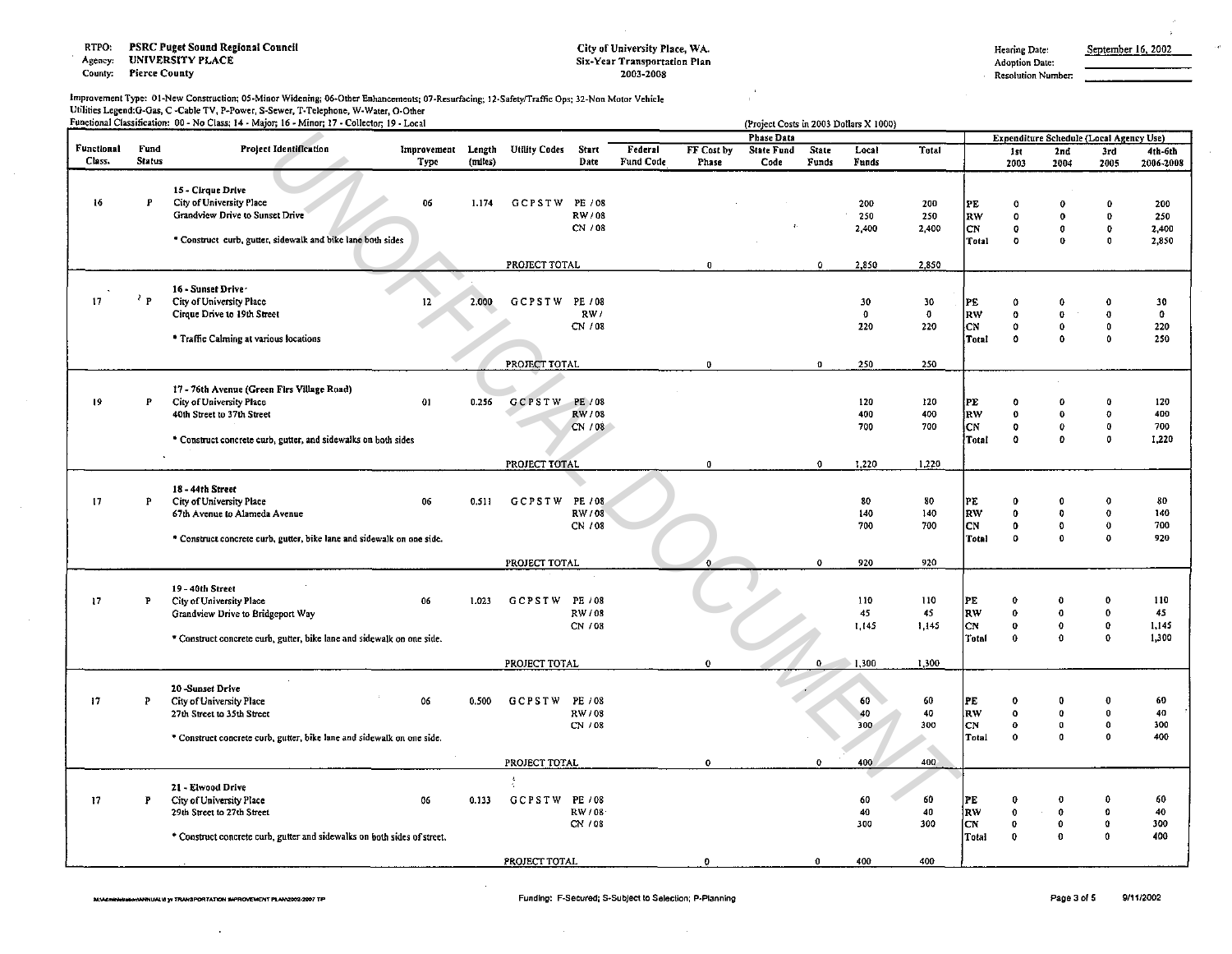RTPO: PSRC Puget Sound Regional Council Agency: UNIVERSITY PLACE County: Pierce County

 $\sim$ 

## City of University Place, WA. Six-Year Transportation Plan 2003-2008

 $\bar{\Delta}$  $\sim$ 

Improvement Type: 01-New Construction; 05-Minor Widening; 06-Other Enhancements; 07-Resurfacing; 12-Safety/Traffic Ops; 32-Non Motor Vehicle Utili1ies Legend:G·Gas, C ·Cable TV, P·Power, S·Sewer, T·Telephone, W-Water, O·Other

|                      |                       | Functional Classification: 00 - No Class; 14 - Major; 16 - Minor; 17 - Collector; 19 - Local       |                     |                   |                      |                  |                             |                            |                           |                       | (Project Costs in 2003 Dollars X 1000) |              |                 |                              |                                         |                                    |                      |
|----------------------|-----------------------|----------------------------------------------------------------------------------------------------|---------------------|-------------------|----------------------|------------------|-----------------------------|----------------------------|---------------------------|-----------------------|----------------------------------------|--------------|-----------------|------------------------------|-----------------------------------------|------------------------------------|----------------------|
|                      |                       |                                                                                                    |                     |                   |                      |                  |                             |                            | <b>Phase Data</b>         |                       |                                        |              |                 |                              | Expenditure Schedule (Local Agency Use) |                                    |                      |
| Functional<br>Class. | Fund<br><b>Status</b> | <b>Project Identification</b>                                                                      | Improvement<br>Type | Length<br>(miles) | <b>Utility Codes</b> | Start<br>Date    | Federal<br><b>Fund Code</b> | FF Cost by<br><b>Phase</b> | <b>State Fund</b><br>Code | <b>State</b><br>Funds | Local<br>Funds                         | <b>Total</b> |                 | 1st<br>2003                  | 2nd<br>2004                             | 3rd<br>2005                        | 4th-6th<br>2006-2008 |
|                      |                       | 22 - 35th Street                                                                                   |                     |                   |                      |                  |                             |                            |                           |                       |                                        |              |                 |                              |                                         |                                    |                      |
| 17                   | P                     | City of University Place                                                                           | 06                  | 1.136             | GCPSTW               | PE / 08          |                             |                            |                           |                       | 180                                    | 180          | PE              | $\theta$                     |                                         | ŋ                                  | 180                  |
|                      |                       | Grandview Drive to 67th Avenue                                                                     |                     |                   |                      | RW/08            |                             |                            |                           |                       | 40                                     | 40           | RW              | $\theta$                     | O                                       | 0                                  | 40                   |
|                      |                       |                                                                                                    |                     |                   |                      | CN / 08          |                             |                            |                           |                       | 3,005                                  | 5,005        | CN              | $\theta$                     | O                                       | 0                                  | 3.005                |
|                      |                       | *Construction of curb, gutter, sidewalk and bicycle lanes on both sides of street.                 |                     |                   |                      |                  |                             |                            |                           |                       |                                        |              | Total           | $\ddot{\mathbf{0}}$          | $\Omega$                                | $\mathbf{0}$                       | 3,225                |
|                      |                       |                                                                                                    |                     |                   | PROJECT TOTAL        |                  |                             | $\mathbf{0}$               |                           | $\bullet$             | 3.225                                  | 3,225        |                 |                              |                                         |                                    |                      |
|                      | J.                    | 23 - Beckonridge Drive                                                                             |                     |                   |                      |                  |                             |                            |                           |                       |                                        |              |                 |                              |                                         |                                    |                      |
| 17                   | P                     | City of University Place                                                                           | 06                  | 0.530             | GCPSTW               | PE / 08          |                             |                            |                           |                       | 100                                    | 100          | РE              | $\Omega$                     |                                         |                                    | 100                  |
|                      |                       | Grandview Drive to Cirque Drive                                                                    |                     |                   |                      | RW / 08          |                             |                            |                           |                       | 30                                     | 30           | RW              | $\theta$                     | $\Omega$                                | Ω                                  | 30                   |
|                      |                       | * Construct concrete curb, gutter and sidewalk on both sides of the street.                        |                     |                   |                      | CN / 08          |                             |                            |                           |                       | 820                                    | 820          | CN<br>Total     | $\mathbf 0$<br>$\theta$      | $\ddot{\mathbf{0}}$<br>$\mathbf{0}$     | Ð<br>$\Omega$                      | 820<br>950           |
|                      |                       |                                                                                                    |                     |                   |                      |                  |                             |                            |                           |                       |                                        |              |                 |                              |                                         |                                    |                      |
|                      |                       |                                                                                                    |                     |                   | PROJECT TOTAL        |                  |                             | $\mathbf{a}$               |                           | $\bullet$             | 950                                    | 950          |                 |                              |                                         |                                    |                      |
|                      |                       | 24 - Lemmons Beach/31st Street                                                                     |                     |                   |                      |                  |                             |                            |                           |                       |                                        |              |                 |                              |                                         |                                    |                      |
| 17                   | P                     | City of University Place                                                                           | 06                  | 0.756             | GCPSTW               | PE /             |                             |                            |                           |                       | 90                                     | 90           | PE              | 0                            |                                         |                                    | 90                   |
|                      |                       | 31st Street to Terminus                                                                            |                     |                   |                      | RW /             |                             |                            |                           |                       | 60                                     | 60           | RW              | $\bf{0}$                     | $\Omega$                                | $\Omega$                           | 60                   |
|                      |                       |                                                                                                    |                     |                   |                      | $CN / \sim$      |                             |                            |                           |                       | 1.050                                  | 1.050        | CN.             | $\ddot{\mathbf{0}}$          | $\ddot{\mathbf{0}}$                     | $\theta$                           | 1.050                |
|                      |                       | * Construct concrete curb, gutter and sidewalk on both sides of the street.                        |                     |                   |                      |                  |                             |                            |                           |                       |                                        |              | Total           | $\Omega$                     | $\mathbf{0}$                            | $\mathbf{0}$                       | 1,200                |
|                      |                       |                                                                                                    |                     |                   | PROJECT TOTAL        |                  |                             | $\Omega$                   |                           | $\mathbf{0}$          | 1,200                                  | 1,200        |                 |                              |                                         |                                    |                      |
|                      |                       | 25 - 44th Street                                                                                   |                     |                   |                      |                  |                             |                            |                           |                       |                                        |              |                 |                              |                                         |                                    |                      |
| 17                   | P                     | City of University Place                                                                           | 06                  | 0.549             | GCPSTW               | PE / 08          |                             |                            |                           |                       | 60                                     | 60           | PE              |                              |                                         |                                    | 60                   |
|                      |                       | Elwood Drive to Bridgeport Way                                                                     |                     |                   |                      | RW/08            |                             |                            |                           |                       | 20                                     | 20           | RW              | 0                            | $\bullet$                               | $\Omega$                           | 20                   |
|                      |                       |                                                                                                    |                     |                   |                      | CN / 08          |                             |                            |                           |                       | 420                                    | 420          | CN              | 0                            | $\mathbf 0$                             | 0                                  | 420                  |
|                      |                       | * Construct concrete curb, gutter, bike lane and sidewalk on one side.                             |                     |                   |                      |                  |                             |                            |                           |                       |                                        |              | Total           | 0                            | o                                       | ο                                  | 500                  |
|                      |                       | On 2 sides from Elwood to Sunset.                                                                  |                     |                   | PROJECT TOTAL        |                  |                             | 0                          |                           | $\bullet$             | 500                                    | 500          |                 |                              |                                         |                                    |                      |
|                      |                       |                                                                                                    |                     |                   |                      |                  |                             |                            |                           |                       |                                        |              |                 |                              |                                         |                                    |                      |
|                      |                       | 26 - Parkway                                                                                       |                     |                   |                      |                  |                             |                            |                           |                       |                                        |              |                 |                              |                                         |                                    |                      |
| 17                   | P                     | City of University Place                                                                           | 06                  | 0.133             | <b>GCPSTW</b>        | PE /<br>RW/      |                             |                            |                           |                       | 50<br>20                               | 50<br>20     | PЕ<br>RW        | O<br>$\mathbf{0}$            | $\mathbf{a}$<br>o                       | Ð                                  | 50<br>20             |
|                      |                       | Vista Place to 29th Street                                                                         |                     |                   |                      | CN/              |                             |                            |                           |                       | 290                                    | 290          | <b>CN</b>       | 0                            | $\ddot{\mathbf{0}}$                     | $\mathbf{0}$                       | 290                  |
|                      |                       | * Construct concrete curb, gutter and sidewalk on both sides of the street.                        |                     |                   |                      |                  |                             |                            |                           |                       |                                        |              | Total           | $\theta$                     | $\Omega$                                | $\Omega$                           | 360                  |
|                      |                       |                                                                                                    |                     |                   | PROJECT TOTAL        |                  |                             | $\Omega$                   |                           | $\Omega$              | 360                                    | 360          |                 |                              |                                         |                                    |                      |
|                      |                       |                                                                                                    |                     |                   |                      |                  |                             |                            |                           |                       |                                        |              |                 |                              |                                         |                                    |                      |
|                      |                       | 27 - 27th Street                                                                                   |                     |                   |                      |                  |                             |                            |                           |                       |                                        |              |                 |                              |                                         |                                    |                      |
| 17                   | P                     | City of University Place                                                                           | 06                  | 0.625             | <b>GCPSTW</b>        | PE /             |                             |                            |                           |                       | 180                                    | 180          | PE.             | O                            |                                         |                                    | 180                  |
|                      |                       | Day Island Bridge to Grandview Drive                                                               |                     |                   |                      | RW/<br>CN/I      |                             |                            |                           |                       | 60<br>1.760                            | 60<br>1,760  | RW<br>CN        | $\mathbf{0}$<br>$\mathbf{0}$ | $\mathbf 0$<br>$\bullet$                | ٥<br>$^{\circ}$                    | 60<br>1,760          |
|                      |                       | *Construction of curb, gutter, sidewalk, bicycle lane one side and enclosed storm drainage system. |                     |                   |                      |                  |                             |                            |                           |                       |                                        |              | Total           | $\Omega$                     | $\Omega$                                |                                    | 2,000                |
|                      |                       |                                                                                                    |                     |                   | PROJECT TOTAL        |                  |                             | $\Omega$                   |                           | $\Omega$              | 2,000                                  | 2,000        |                 |                              |                                         |                                    |                      |
|                      |                       |                                                                                                    |                     |                   |                      |                  |                             |                            |                           |                       |                                        |              |                 |                              |                                         |                                    |                      |
|                      |                       | 28 - Chambers Creek Road                                                                           |                     |                   |                      |                  |                             |                            |                           |                       |                                        |              |                 |                              |                                         |                                    |                      |
| 17                   | P                     | City of University Place                                                                           | 06                  | 0.511             | GCPSTW               | PE / 08          |                             |                            |                           |                       | 140                                    | 140          | РE              | O                            |                                         |                                    | 140                  |
|                      |                       | Chambers Lane to Bridgeport Way                                                                    |                     |                   |                      | RW/08<br>CN / 08 |                             |                            |                           |                       | 80<br>1,600                            | 80<br>1,600  | <b>RW</b><br>CN | $\Omega$<br>$\bf{0}$         | o<br>$\pmb{0}$                          | $\mathbf 0$<br>$\ddot{\mathbf{0}}$ | 80<br>1,600          |
|                      |                       | * Construct curb, gutter, sidewalk and bike lane both sides side.                                  |                     |                   |                      |                  |                             |                            |                           |                       |                                        |              | <b>Total</b>    | Ð                            | Ō.                                      | $\mathbf{r}$                       | 1,820                |
|                      |                       |                                                                                                    |                     |                   |                      |                  |                             |                            |                           |                       |                                        |              |                 |                              |                                         |                                    |                      |
|                      |                       |                                                                                                    |                     |                   | PROJECT TOTAL        |                  |                             | $\bullet$                  |                           | $\circ$               | 1,820                                  | 1,820        |                 |                              |                                         |                                    |                      |

 $\sim$ 

 $\sim$ 

Adoption Date: Resolution Number: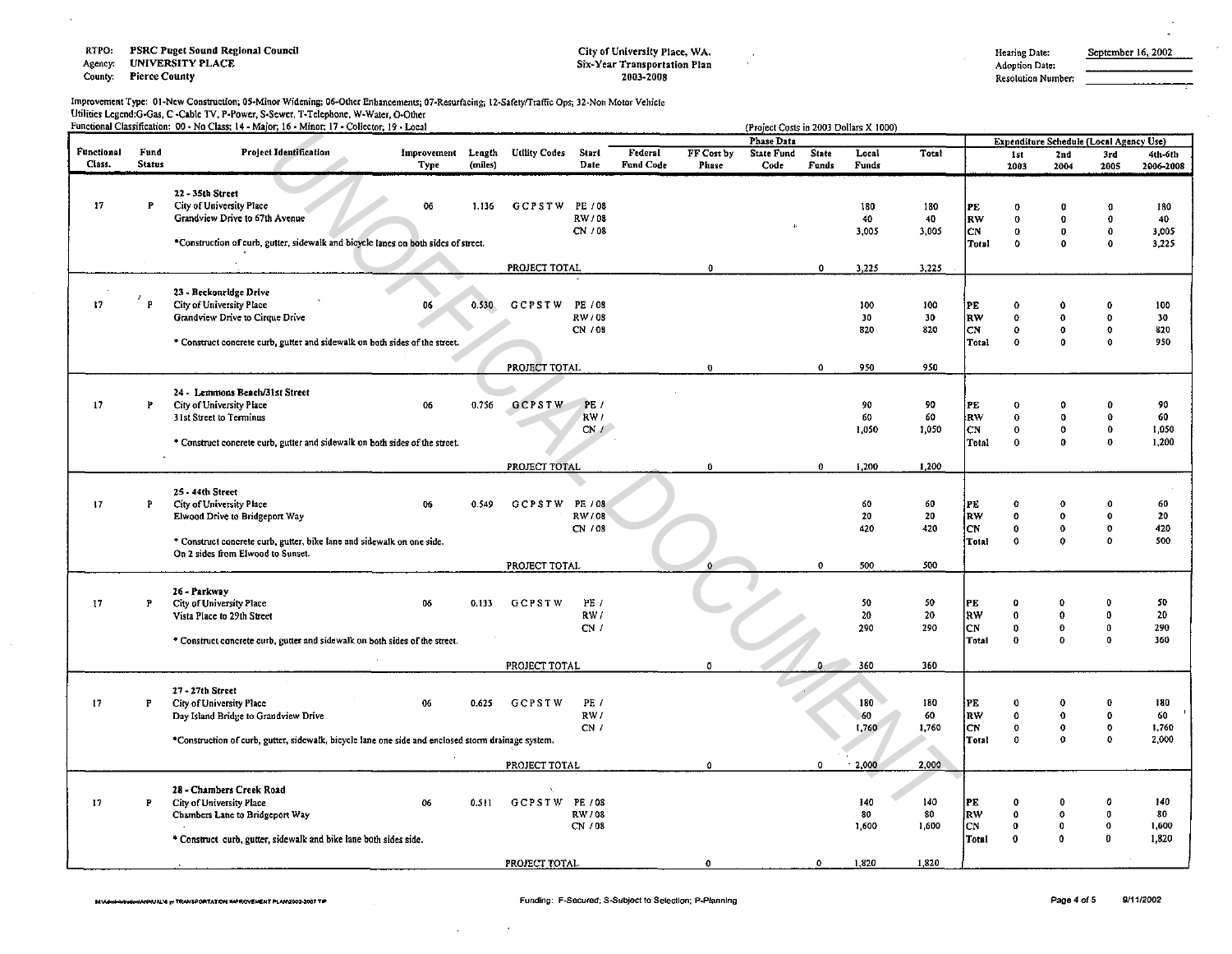**PSRC Puget Sound Regional Council** RTPO:

**UNIVERSITY PLACE** Agency:

**Pierce County** County:

## City of University Place, WA. Six-Year Transportation Plan 2003-2008

Adoption Date: Resolution Number:

Improvement Type: 01-New Construction; 05-Minor Widening; 06-Other Enhancements; 07-Resurfacing; 12-Safety/Traffic Ops; 32-Non Motor Vehicle Utilities Legend:G-Gas, C -Cable TV, P-Power, S-Sewer, T-Telephone, W-Water, O-Other

|                      |                       | Functional Classification: 00 - No Class; 14 - Major; 16 - Minor; 17 - Collector; 19 - Local               |                     |                   |                      |                      |                      |                     | (Project Costs in 2003 Dollars X 1000) |                       |                |        |           |             |             |                                                |                      |
|----------------------|-----------------------|------------------------------------------------------------------------------------------------------------|---------------------|-------------------|----------------------|----------------------|----------------------|---------------------|----------------------------------------|-----------------------|----------------|--------|-----------|-------------|-------------|------------------------------------------------|----------------------|
|                      |                       |                                                                                                            |                     |                   |                      |                      |                      |                     | <b>Phase Data</b>                      |                       |                |        |           |             |             | <b>Expenditure Schedule (Local Agency Use)</b> |                      |
| Functional<br>Class. | Fund<br><b>Status</b> | <b>Project Identification</b>                                                                              | Improvement<br>Туре | Length<br>(miles) | <b>Utility Codes</b> | <b>Start</b><br>Date | Federal<br>Fund Code | FF Cost by<br>Phase | <b>State Fund</b><br>Code              | <b>State</b><br>Funds | Local<br>Funds | Total  |           | 1st<br>2003 | 2nd<br>2004 | 3rd<br>2005                                    | 4th-6th<br>2006-2008 |
|                      |                       |                                                                                                            |                     |                   |                      |                      |                      |                     |                                        |                       |                |        |           |             |             |                                                |                      |
|                      |                       | 29 - Sunset Drive                                                                                          |                     |                   |                      |                      |                      |                     |                                        |                       |                |        |           |             |             |                                                |                      |
| 17                   |                       | City of University Place                                                                                   | 06                  | 1.515             | <b>GCPSTW</b>        | PE /                 |                      |                     |                                        |                       | 120            | 120    | <b>PE</b> |             |             |                                                | 120                  |
|                      |                       | Cirque to 35th and 27th to 19th                                                                            |                     |                   |                      | RW/                  |                      |                     |                                        |                       | 90             | 90     | <b>RW</b> |             |             |                                                | 90                   |
|                      |                       |                                                                                                            |                     |                   |                      | CN/I                 |                      |                     |                                        |                       | 1,700          | 1,700  | <b>CN</b> |             |             |                                                | 1,700                |
|                      |                       | * Construct concrete curb, gutter, bike lane and sidewalk on one side.                                     |                     |                   |                      |                      |                      |                     |                                        |                       |                |        | Total     |             |             |                                                | 1,910                |
|                      |                       |                                                                                                            |                     |                   | PROJECT TOTAL        |                      |                      |                     |                                        | 0                     | 1,910          | 1,910  |           |             |             |                                                |                      |
|                      |                       | 30 - Neighborhood Improvements                                                                             |                     |                   |                      |                      |                      |                     |                                        |                       |                |        |           |             |             |                                                |                      |
| 19                   | ₹<br>Þ                | City of University Place                                                                                   |                     |                   | GCPSTW               | PE /                 |                      |                     |                                        |                       |                |        | <b>PE</b> |             |             |                                                |                      |
|                      |                       | Various Locations                                                                                          |                     |                   |                      | RW/                  |                      |                     |                                        |                       |                | -0     | <b>RW</b> |             |             |                                                | $\bullet$            |
|                      |                       |                                                                                                            |                     |                   |                      | CN/                  |                      |                     |                                        |                       | 900            | 900    | CN.       | 150         | 150         | 150                                            | 450                  |
|                      |                       | *Sidewalk, storm drainage and traffic safety type improvements to be implemented on various local streets. |                     |                   |                      |                      |                      |                     |                                        |                       |                |        | Total     | 150         | 150         | 150                                            | 450                  |
|                      |                       |                                                                                                            |                     |                   | PROJECT TOTAL        |                      |                      |                     |                                        |                       | 900            | 900    |           |             |             |                                                |                      |
|                      |                       |                                                                                                            |                     |                   |                      |                      |                      |                     |                                        |                       |                |        |           |             |             |                                                |                      |
| 14/16                |                       | 31 - Street Overlay Program                                                                                | 07                  |                   | GCPSTW               | PE/                  |                      |                     |                                        |                       |                |        | PE        |             |             |                                                | $\mathbf 0$          |
| 17/19                |                       | City of University Place<br>Various Locations                                                              |                     |                   |                      | RW/                  |                      |                     |                                        |                       |                |        | RW        |             | 0           |                                                | -0                   |
|                      |                       |                                                                                                            |                     |                   |                      | CN/L                 |                      |                     |                                        |                       | 1,200          | 1,200  | <b>CN</b> | 200         | 200         | 200                                            | 600                  |
|                      |                       | *Overlay program to be completed on various City streets.                                                  |                     |                   |                      |                      |                      |                     |                                        |                       |                |        | Total     | 200         | 200         | 200                                            | 600                  |
|                      |                       |                                                                                                            |                     |                   | PROJECT TOTAL        |                      |                      |                     |                                        |                       | 1,200          | 1,200  |           |             |             |                                                |                      |
|                      |                       | <b>REAL PROPERTY AND INCOME.</b>                                                                           |                     |                   |                      |                      |                      |                     |                                        |                       |                |        |           |             |             |                                                |                      |
|                      |                       | <b>GRAND TOTAL</b>                                                                                         |                     |                   |                      |                      |                      | 7,875               |                                        |                       | 45,539         | 53,414 |           | 1,698       | 779         | 2,739                                          | 47,754               |

 $\frac{1}{\sqrt{2}}$ 

 $\mathcal{A}_{\ell}$